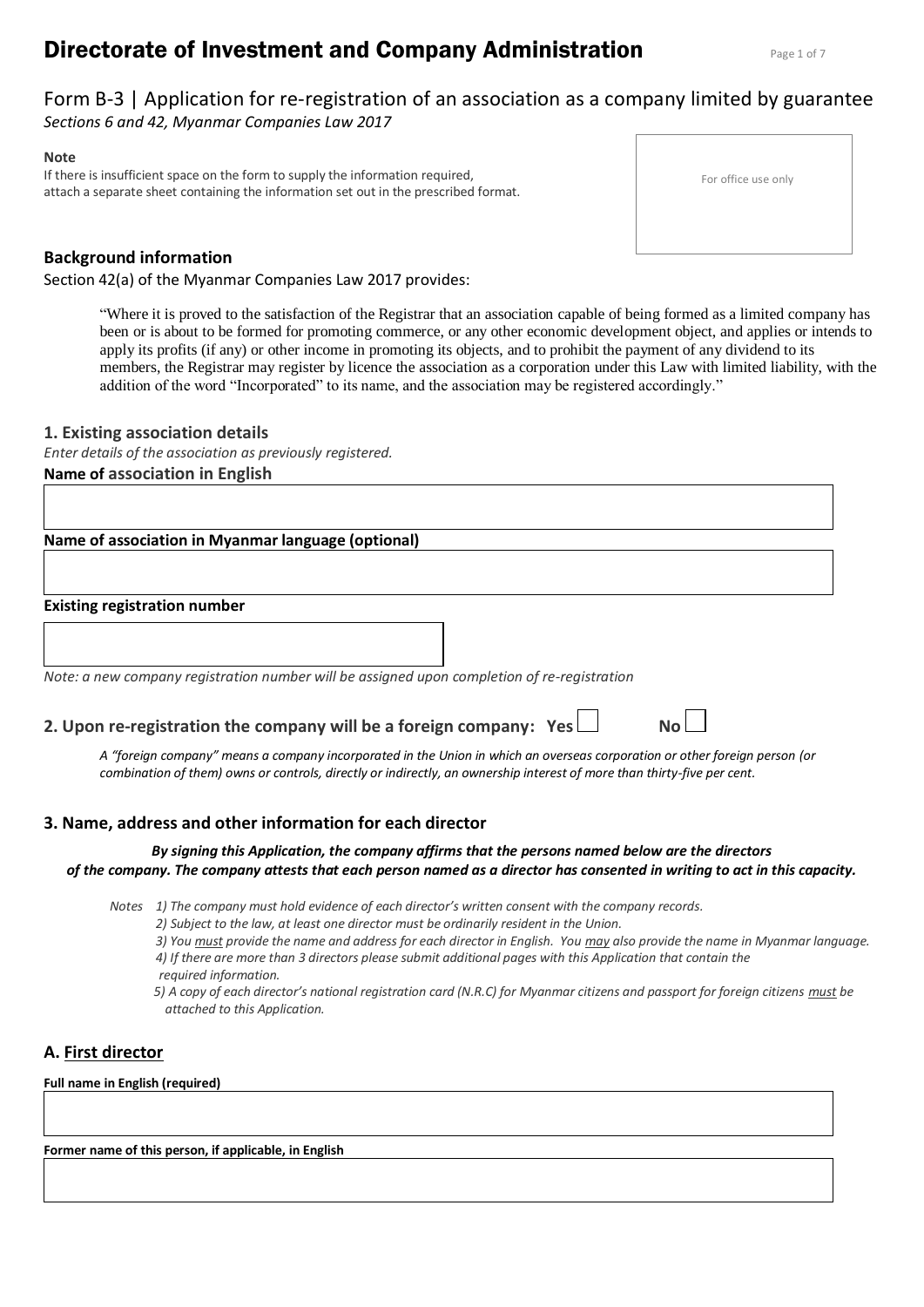| <b>Full name in Myanmar (optional)</b>                                                 |
|----------------------------------------------------------------------------------------|
|                                                                                        |
| Former name of this person, if applicable, in Myanmar language (optional)              |
|                                                                                        |
| N.R.C. (Myanmar citizens) / Passport No. (foreign citizens only)<br><b>Nationality</b> |
|                                                                                        |
|                                                                                        |
| Other nationalities, if applicable                                                     |
|                                                                                        |
| <b>Business occupation, if any</b>                                                     |
|                                                                                        |
| Date of birth<br>Gender                                                                |
| Male<br>Female                                                                         |
|                                                                                        |
| Usual residential address for this director in English (required)                      |
| Street number and street name                                                          |
|                                                                                        |
| Unit, level, etc. (if applicable)                                                      |
|                                                                                        |
|                                                                                        |
| Quarter/City/Township                                                                  |
|                                                                                        |
| State/Region<br>Postcode (optional)<br>Country                                         |
|                                                                                        |
| Email address (optional, but an email is required to receive notifications)            |
|                                                                                        |
| Phone Number (optional, but a phone number is required to receive notifications)       |
|                                                                                        |
|                                                                                        |
| <b>B.</b> Second director                                                              |
|                                                                                        |
| <b>Full name in English (required)</b>                                                 |
|                                                                                        |
| Former name of this person, if applicable, in English                                  |
|                                                                                        |
| <b>Full name in Myanmar (optional)</b>                                                 |
|                                                                                        |
| Former name of this person, if applicable, in Myanmar language (optional)              |
|                                                                                        |
|                                                                                        |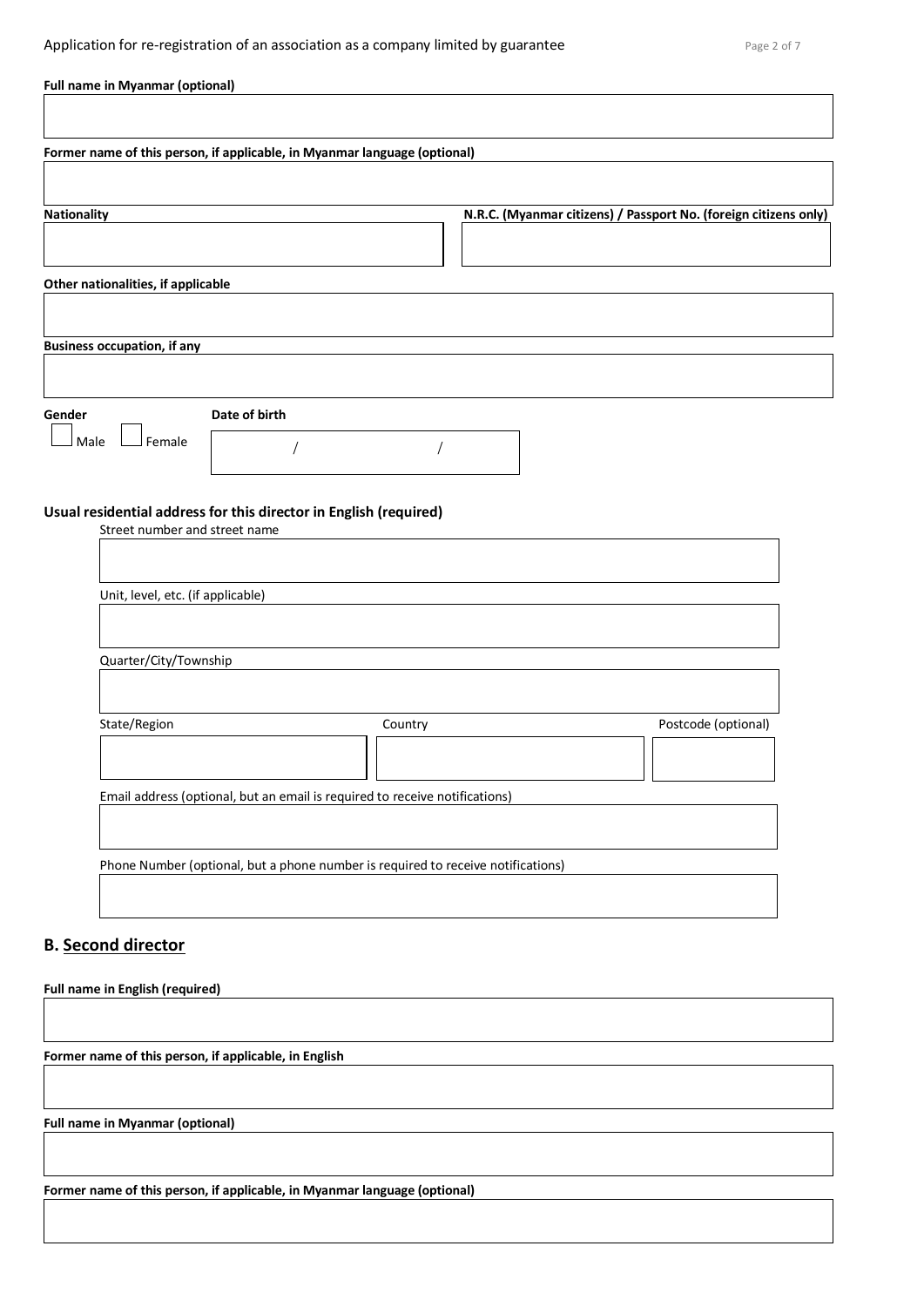Application for re-registration of an association as a company limited by guarantee Page 3 of 7

| N.R.C. (Myanmar citizens) / Passport No. (foreign citizens only)<br><b>Nationality</b>             |  |
|----------------------------------------------------------------------------------------------------|--|
|                                                                                                    |  |
| Other nationalities, if applicable                                                                 |  |
|                                                                                                    |  |
| <b>Business occupation, if any</b>                                                                 |  |
|                                                                                                    |  |
| Date of birth<br>Gender                                                                            |  |
| Female<br>Male                                                                                     |  |
|                                                                                                    |  |
| Usual residential address for this director in English (required)<br>Street number and street name |  |
|                                                                                                    |  |
| Unit, level, etc. (if applicable)                                                                  |  |
|                                                                                                    |  |
| Quarter/City/Township                                                                              |  |
|                                                                                                    |  |
| State/Region<br>Postcode (optional)<br>Country                                                     |  |
|                                                                                                    |  |
| Email address (optional, but an email is required to receive notifications)                        |  |
|                                                                                                    |  |
| Phone Number (optional, but a phone number is required to receive notifications)                   |  |
|                                                                                                    |  |
| C. Third director                                                                                  |  |
| Full name in English (required)                                                                    |  |
|                                                                                                    |  |
| Former name of this person, if applicable, in English                                              |  |
|                                                                                                    |  |
| <b>Full name in Myanmar (optional)</b>                                                             |  |
|                                                                                                    |  |
| Former name of this person, if applicable, in Myanmar language (optional)                          |  |
|                                                                                                    |  |
| N.R.C. (Myanmar citizens) / Passport No. (foreign citizens only)<br><b>Nationality</b>             |  |
|                                                                                                    |  |
|                                                                                                    |  |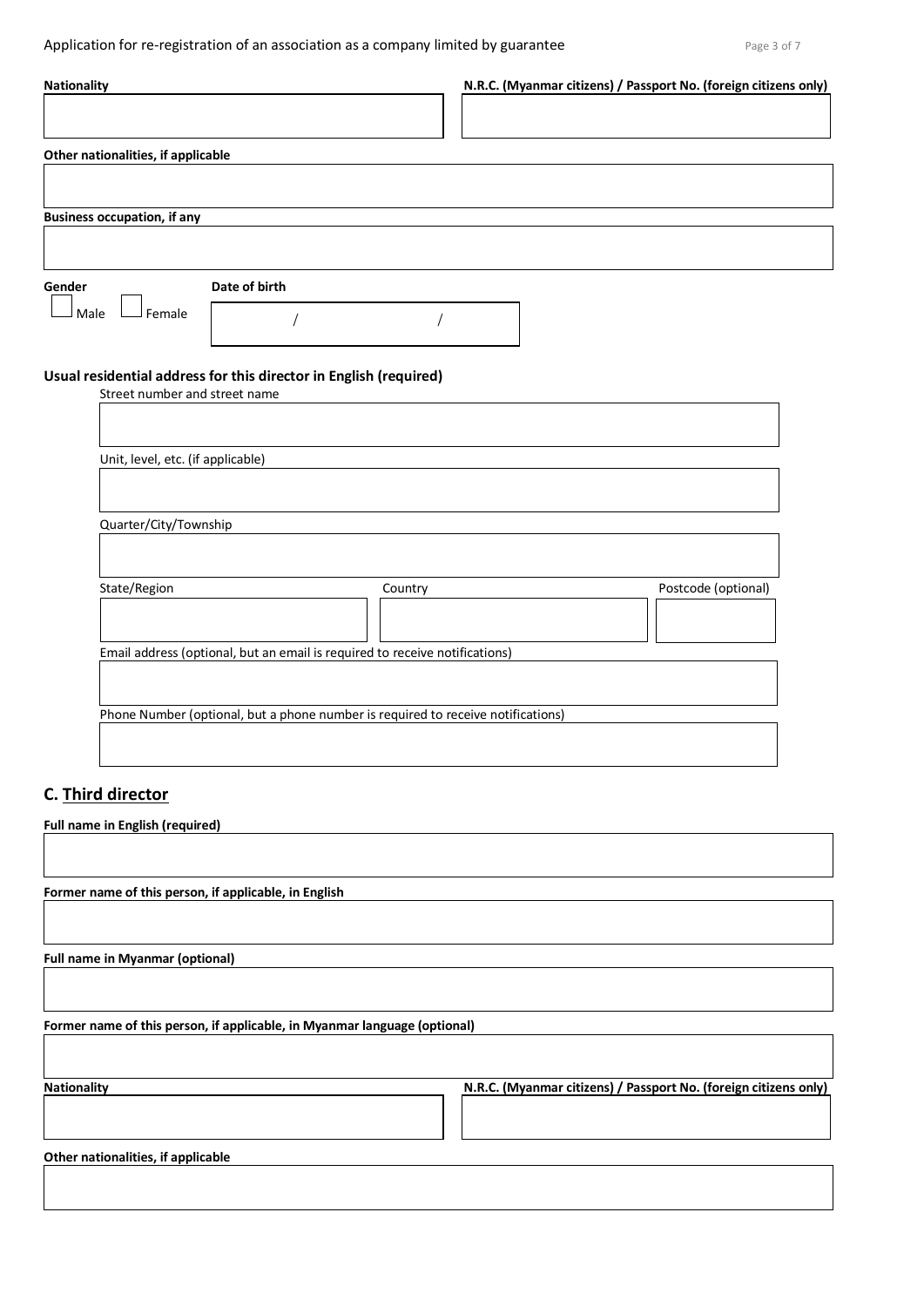| <b>Business occupation, if any</b> |               |  |
|------------------------------------|---------------|--|
| Gender                             | Date of birth |  |
| Male<br>Female                     |               |  |

#### **Usual residential address for this director in English (required)**

| Street number and street name                                                    |         |                     |  |  |
|----------------------------------------------------------------------------------|---------|---------------------|--|--|
|                                                                                  |         |                     |  |  |
|                                                                                  |         |                     |  |  |
|                                                                                  |         |                     |  |  |
| Unit, level, etc. (if applicable)                                                |         |                     |  |  |
|                                                                                  |         |                     |  |  |
|                                                                                  |         |                     |  |  |
| Quarter/City/Township                                                            |         |                     |  |  |
|                                                                                  |         |                     |  |  |
|                                                                                  |         |                     |  |  |
|                                                                                  |         |                     |  |  |
| State/Region                                                                     | Country | Postcode (optional) |  |  |
|                                                                                  |         |                     |  |  |
|                                                                                  |         |                     |  |  |
|                                                                                  |         |                     |  |  |
| Email address (optional, but an email is required to receive notifications)      |         |                     |  |  |
|                                                                                  |         |                     |  |  |
|                                                                                  |         |                     |  |  |
|                                                                                  |         |                     |  |  |
| Phone Number (optional, but a phone number is required to receive notifications) |         |                     |  |  |
|                                                                                  |         |                     |  |  |
|                                                                                  |         |                     |  |  |
|                                                                                  |         |                     |  |  |

# **4. Name, address and other information for secretary, if applicable**

A company may have a secretary, but this is not required.

## *By signing this Application, the company affirms that the person named below is the secretary of the company. The company attests that the person named as secretary has consented in writing to act in this capacity.*

*Note: 1) The company must hold evidence of the secretary's written consent with the company records. 2) A copy of the secretary's national registration card (N.R.C) for Myanmar citizens and passport for foreign citizens must be attached to this Application.* 

**Full name in English (required)**

**Former name of this person, if applicable, in English**

**Full name in Myanmar (optional)**

**Former name of this person, if applicable, in Myanmar language (optional)**

**Nationality N.R.C. (Myanmar citizens) / Passport No. (foreign citizens only)**

**Other nationalities, if applicable**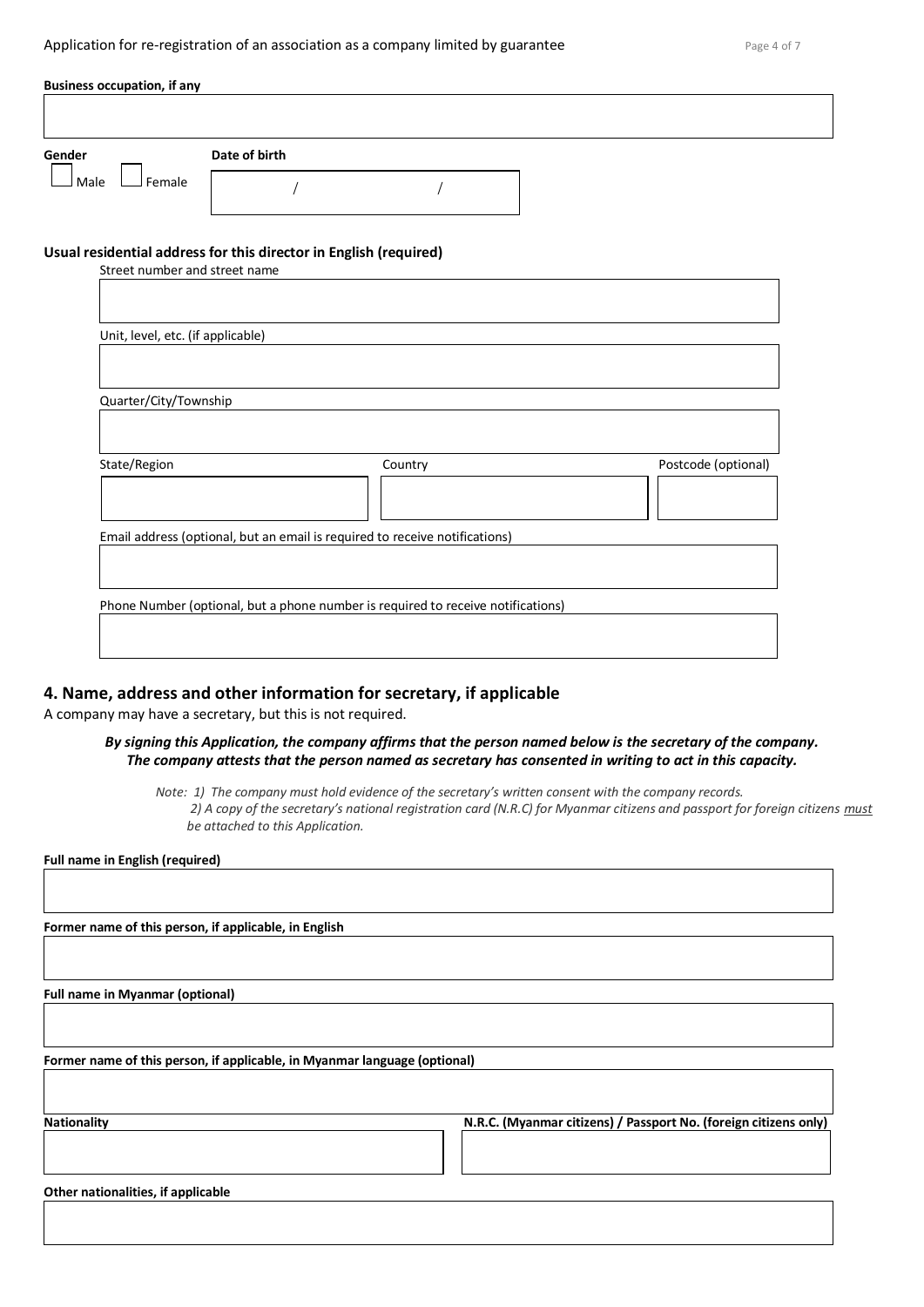| <b>Business occupation, if any</b> |                                                 |         |                     |
|------------------------------------|-------------------------------------------------|---------|---------------------|
|                                    |                                                 |         |                     |
| Gender                             | Date of birth                                   |         |                     |
| Female<br>Male                     |                                                 |         |                     |
| Street number and street name      | Usual residential address in English (required) |         |                     |
|                                    |                                                 |         |                     |
| Unit, level, etc. (if applicable)  |                                                 |         |                     |
| Quarter/City/Township              |                                                 |         |                     |
| State/Region                       |                                                 | Country | Postcode (optional) |
| Email address                      |                                                 |         |                     |
|                                    |                                                 |         |                     |
| Phone Number                       |                                                 |         |                     |
|                                    |                                                 |         |                     |

# **5. Registered office address in English**

| Street number and street name     |         |                     |
|-----------------------------------|---------|---------------------|
|                                   |         |                     |
|                                   |         |                     |
| Unit, level, etc. (if applicable) |         |                     |
|                                   |         |                     |
|                                   |         |                     |
| Quarter/City/Township             |         |                     |
|                                   |         |                     |
|                                   |         |                     |
| State/Region                      | Country | Postcode (optional) |
|                                   |         |                     |
|                                   |         |                     |
|                                   |         |                     |

# **6. Address of principal place of business in the Union in English (if different to registered office)**

| Street number and street name     |  |  |
|-----------------------------------|--|--|
|                                   |  |  |
|                                   |  |  |
| Unit, level, etc. (if applicable) |  |  |
|                                   |  |  |
|                                   |  |  |
| Quarter/City/Township             |  |  |
|                                   |  |  |
|                                   |  |  |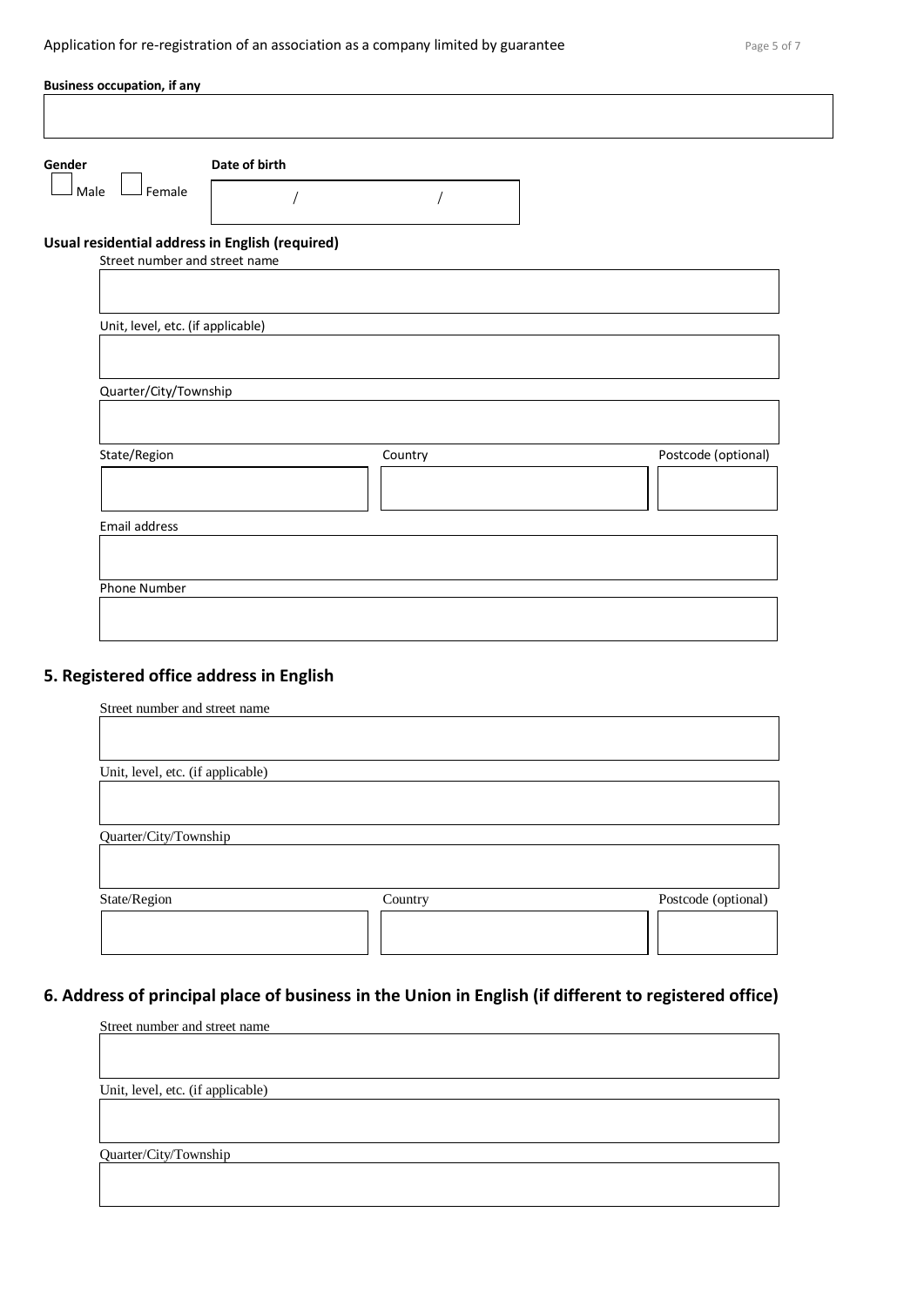#### Application for re-registration of an association as a company limited by guarantee  $Page 6 of 7$

| State/Region | Country | Postcode (optional) |
|--------------|---------|---------------------|
|              |         |                     |
|              |         |                     |

# **7. Members**

## **1. Number of members**

A company limited by guarantee may have any number of members.

## **2. List of members**

The company must attach to this form a list of members which includes the following information:

a) If the member is a natural person, provide their full legal name and address in English, nationality, N.R.C (for Myanmar citizens) or passport number (for foreign citizens), gender and date of birth.

b) If the member is another entity registered in the Union (such as another company or registered overseas corporation), provide the entity name and registration number.

c) If the member is an entity that is not registered in the Union (such as a non-registered overseas company), provide the entity name, registration number (if any), address, jurisdiction, and contact person information.

d) For every member, state the proposed amount of guarantee.

Please submit additional pages containing all required information for members with this Application.

## *By signing this Application, the company attests that each person named as a member has consented in writing to act in this capacity.*

# **8. Constitution**

The company must attach a copy of its constitution certified by a director.

**Note**: If the company continues to use its existing Memorandum of Association and Articles of Association, the objects expressed in the Memorandum of Association continue to apply until the end of the transition period, unless they are removed by amending the constitution in accordance with the Myanmar Companies Law 2017. The objects will be deemed to be removed after this time unless a notice in the prescribed form (Form I-14 | Notice of special resolution to maintain objects) is filed with the Registrar.

# *By signing this Application, the company hereby certifies that the company has attached a true and correct copy of its constitution certified by a director to this form.*

# **9. Signed by authorised person**

I certify that the information in this form and any document attached to this form are true and correct.

# **Full name in English (required)**

# **10. Lodged by Name: Address: Email: Telephone:**